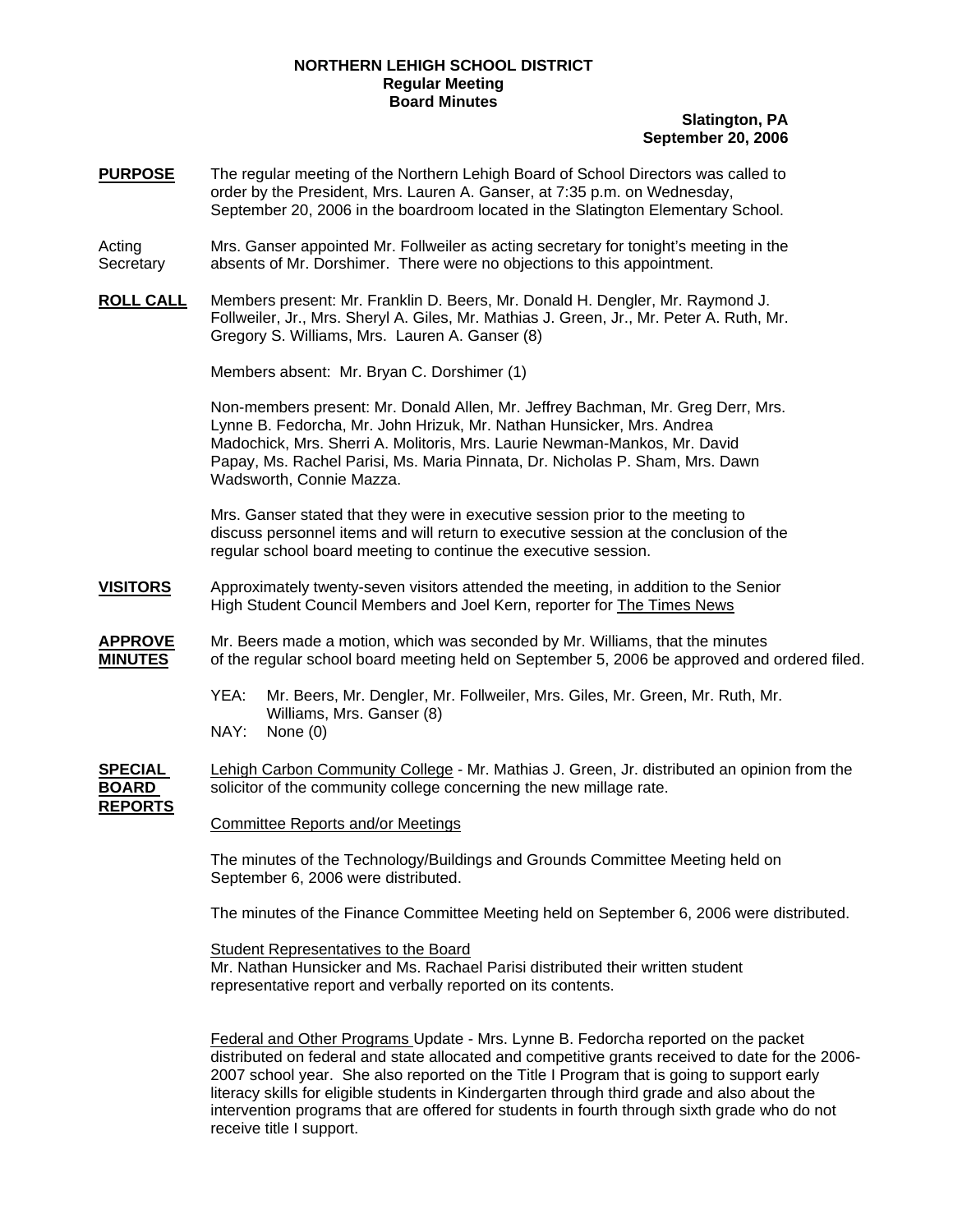She also distributed minutes of the elementary assessment committee, safe schools committee, professional development committee, and title I task force.

Mrs. Fedorcha introduced Mr. Anderson about the Career Linking Academy.

Mr. Anderson talked about the Career Linking Academy and had two students talk about their experience this summer at the academy. They were Ms. Andrea Boehrer and Kristen Geiger.

Mr. Anderson reported on the growth of the dual enrollment program. He reported that the program started two years ago and LCCC offered 3 courses to a total of 29 students and currently this year LCCC is offering six courses to a total of 129 students.

Superintendent's Report - Dr. Nicholas P. Sham, Sr.

Dr. Sham informed the board that LCTI has a scheduled in-service day on October  $2^{nd}$  and because of this the board meeting that was scheduled to be held at LCTI will be moved to Slatington Elementary School. The meeting at LCTI will be rescheduled for a later date.

The board received the Third Day Enrollment Report.

Dr. Sham told the board that the first meeting of the tax commission has been scheduled for October 25, 2006 starting at 7:00 in the boardroom at Slatington Elementary School.

Dr. Sham announced that Mary Ann Mattiola would be receiving a Proclamation and asked for a motion to be accepted into the minutes after the reading.

Mrs. Ganser read the Proclamation. **(see attachment)** 

Mr. Green made the motion, which was seconded by Mrs. Giles, that the Board of Education approve the Proclamation as read.

- YEA: Mr. Beers, Mr. Dengler, Mr. Follweiler, Mrs. Giles, Mr. Green, Mr. Ruth, Mr. Williams, Mrs. Ganser (8)
- NAY: None (0)

**PULBIC** Mrs. Mattiola thanked the board and administration for this recognition.

## **COMMENT**

Dr. Sham introduced Mrs. Connie Mazza our interim high school principal.

 Dr. Sham recognized district retirees Carol Dorward, Doneta Merkle, Donald Owens, Jennifer Schlegel, and Joanne Parry for their years of service to the district. Mrs. Ganser presented each of them with a special gift.

Mr. DeFrain and the high school student council made their yearly visit and presentation. They presented each board member with a bulldog cup.

**PERSONNEL** Mr. Follweiler made a motion, which was seconded by Mr. Beers, that the Board of Education approves the following personnel items:

Substitutes - Approve the following substitute teachers for the 2006-2007 school year at the 2006- Instructional 2007 substitute teacher rates of \$80.00 for 1-10 non-consecutive days; \$90.00 for 11-20 non-consecutive days; and \$105.00 for 21+ non-consecutive days:

> Michele Harrison Kathryn Viebrock Melissa DeFrain\* Tammy Benner-Martin Ethan Brownback Doreen Deola Delores McAndrew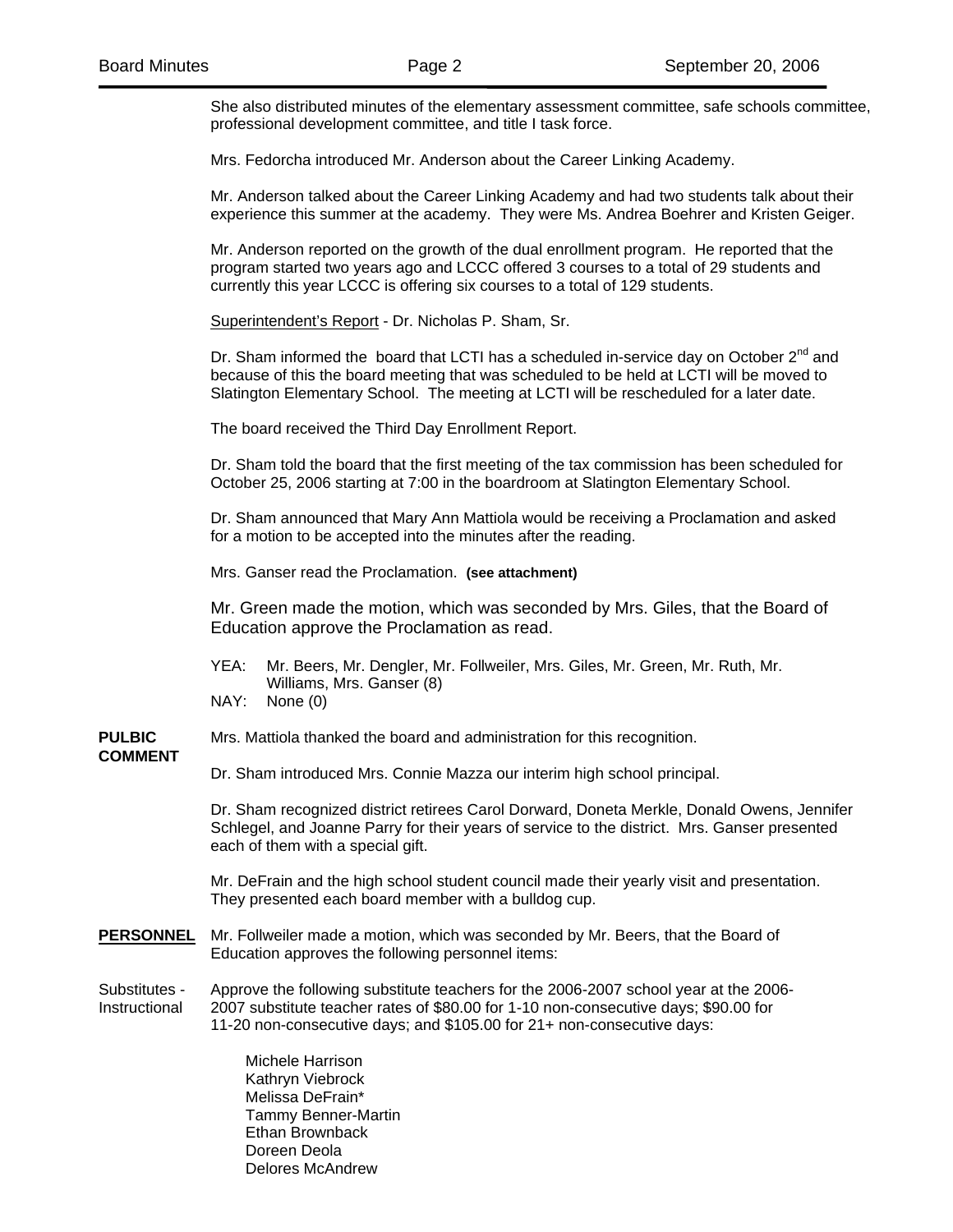| <b>PERSONNEL</b> | <b>Richard Noll</b>                                                                       |                                                                                    |  |  |
|------------------|-------------------------------------------------------------------------------------------|------------------------------------------------------------------------------------|--|--|
| (Con't.)         | Maraya Perez-Sonntag                                                                      |                                                                                    |  |  |
|                  | Maryclare Plucinsky                                                                       |                                                                                    |  |  |
|                  | Jennifer Thomas                                                                           |                                                                                    |  |  |
|                  | Ann Zullo                                                                                 |                                                                                    |  |  |
|                  | <b>Suzanne Borovies</b>                                                                   |                                                                                    |  |  |
|                  | <b>Vincent Galeone</b>                                                                    |                                                                                    |  |  |
|                  | <b>James Hurst</b>                                                                        |                                                                                    |  |  |
|                  | Michael Markle                                                                            |                                                                                    |  |  |
|                  | Kristen Mayer                                                                             |                                                                                    |  |  |
|                  | Nancy Ord                                                                                 |                                                                                    |  |  |
|                  | Patricia Passick                                                                          |                                                                                    |  |  |
|                  | Dennis Pearson                                                                            |                                                                                    |  |  |
|                  | <b>Eveline Roberts</b>                                                                    |                                                                                    |  |  |
|                  | <b>Richard Rupnik</b>                                                                     |                                                                                    |  |  |
|                  | Pamela Swartz                                                                             |                                                                                    |  |  |
|                  | Daniel Topp                                                                               |                                                                                    |  |  |
|                  | Joseph Verenna                                                                            |                                                                                    |  |  |
|                  | Dianne Moser                                                                              |                                                                                    |  |  |
|                  | Kenneth Cressman                                                                          |                                                                                    |  |  |
|                  | *Pending Physical Examination                                                             |                                                                                    |  |  |
|                  |                                                                                           |                                                                                    |  |  |
| Non-             |                                                                                           | Approve the following individual as substitute secretaries/aides for the 2006-2007 |  |  |
| Instructional    | school year at the 2006-2007 substitute rate of \$7.25 per hour.                          |                                                                                    |  |  |
|                  |                                                                                           |                                                                                    |  |  |
|                  | Desaida Goss*                                                                             |                                                                                    |  |  |
|                  |                                                                                           | *Pending Physical Examination                                                      |  |  |
|                  |                                                                                           |                                                                                    |  |  |
|                  | Approve the following individuals as substitute cafeteria workers for the 2006-2007       |                                                                                    |  |  |
|                  | school year at the 2006-2007 substitute rate of \$7.25 per hour.                          |                                                                                    |  |  |
|                  |                                                                                           |                                                                                    |  |  |
|                  | Desaida Goss*                                                                             |                                                                                    |  |  |
|                  | <b>Beth Gabovtiz</b>                                                                      |                                                                                    |  |  |
|                  | *Pending Physical Examination                                                             |                                                                                    |  |  |
|                  |                                                                                           |                                                                                    |  |  |
| Salary           | Acknowledge the following teacher who has completed the requirements per the              |                                                                                    |  |  |
| Adjustments      | Collective Bargaining Agreement that would entitle her to a salary increase for the 2006- |                                                                                    |  |  |
|                  | 2007 school year:                                                                         |                                                                                    |  |  |
|                  |                                                                                           |                                                                                    |  |  |
|                  | Cindy Frey                                                                                |                                                                                    |  |  |
|                  | From:                                                                                     | Step $1B + 24$                                                                     |  |  |
|                  | To:                                                                                       | Step 1M                                                                            |  |  |
|                  | * This salary adjustment represents a lateral move from Bachelors + 24 to Masters on      |                                                                                    |  |  |
|                  | the 2005-2006 Collective Bargaining pay schedule.                                         |                                                                                    |  |  |
|                  |                                                                                           |                                                                                    |  |  |
| Nomination       |                                                                                           |                                                                                    |  |  |
| for Appoint-     |                                                                                           |                                                                                    |  |  |
| ment -           |                                                                                           |                                                                                    |  |  |
|                  |                                                                                           |                                                                                    |  |  |
| Administrative   | Lisa Blank<br>Assignment:                                                                 | Business Manager, replacing Christine Stafford who has resigned                    |  |  |
|                  |                                                                                           | \$78,900*                                                                          |  |  |
|                  | Salary:<br><b>Effective Date:</b>                                                         |                                                                                    |  |  |
|                  |                                                                                           | October 2, 2006                                                                    |  |  |

*\*The above salary is for a 6 month probationary period plus all stipulations in the summarized business manager's agreement.*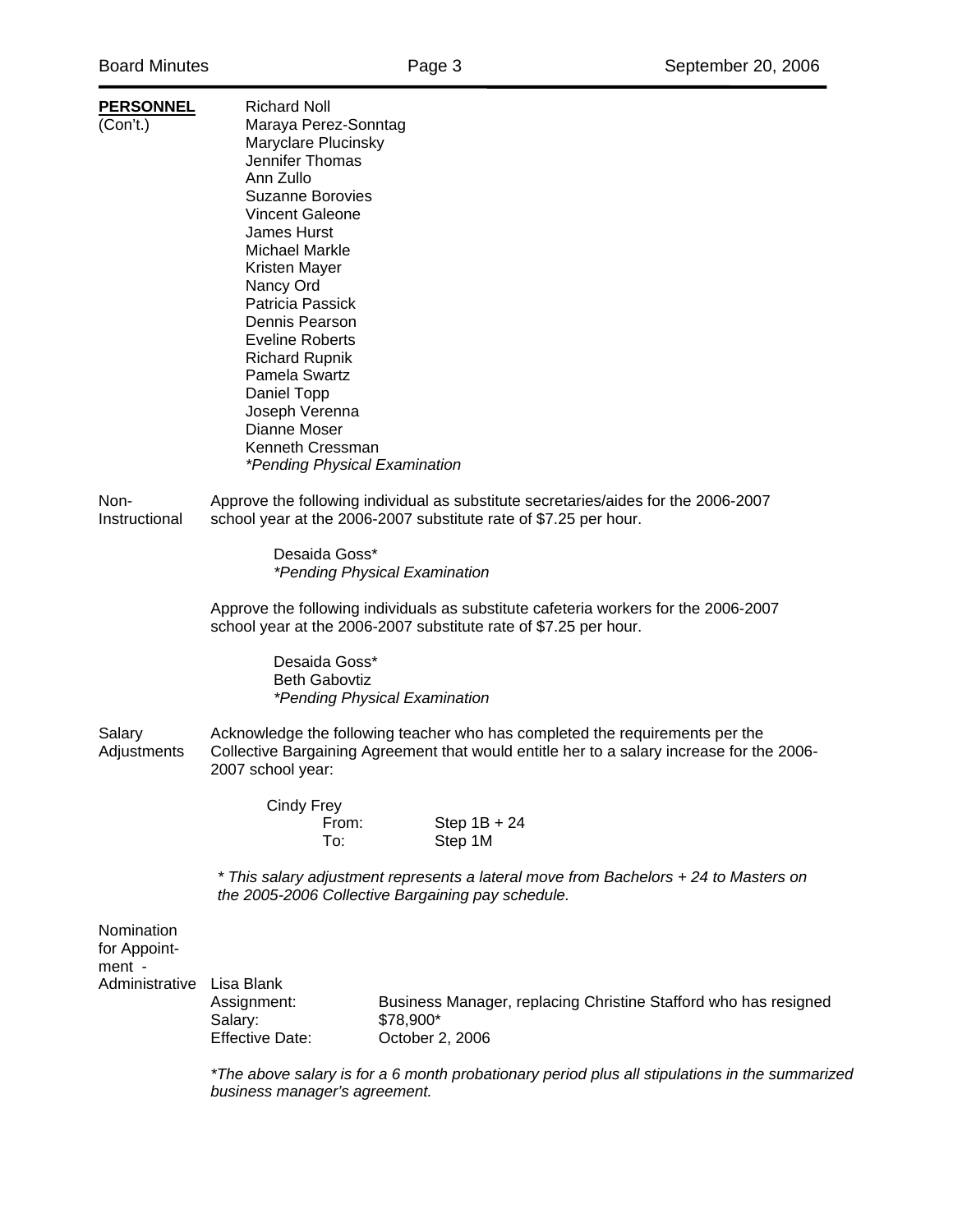| <b>PERSONNEL</b><br>(Con't.)       |                                                                                                                                                                                                                                                                                                                                                                                                                                                                                                        |                                                                                                                            |  |
|------------------------------------|--------------------------------------------------------------------------------------------------------------------------------------------------------------------------------------------------------------------------------------------------------------------------------------------------------------------------------------------------------------------------------------------------------------------------------------------------------------------------------------------------------|----------------------------------------------------------------------------------------------------------------------------|--|
| Instructional                      | Kimberly Jones<br>Assignment:                                                                                                                                                                                                                                                                                                                                                                                                                                                                          | Technology Teacher Grades 3-6/District-wide<br>Technology Mentor, New Position Accountability Block<br><b>Grant Funded</b> |  |
|                                    | Salary:<br><b>Effective Date:</b>                                                                                                                                                                                                                                                                                                                                                                                                                                                                      | \$38,000/192 days<br>October 10, 2006                                                                                      |  |
| Non-                               | <b>Tina Chalk</b>                                                                                                                                                                                                                                                                                                                                                                                                                                                                                      |                                                                                                                            |  |
| Instructional                      | Assignment:                                                                                                                                                                                                                                                                                                                                                                                                                                                                                            | Cook's Helper Slatington Elementary School, replacing<br>Crystal Garrity who resigned.                                     |  |
|                                    | Salary:                                                                                                                                                                                                                                                                                                                                                                                                                                                                                                | \$7.50/Per Hour/5 1/2 Hours Per Day/ 5 Days Per Week                                                                       |  |
|                                    | <b>Effective Date:</b>                                                                                                                                                                                                                                                                                                                                                                                                                                                                                 | (2005-2009 ESPA Agreement)<br>September 21, 2006                                                                           |  |
|                                    | Sheila Andrews                                                                                                                                                                                                                                                                                                                                                                                                                                                                                         |                                                                                                                            |  |
|                                    | Assignment:                                                                                                                                                                                                                                                                                                                                                                                                                                                                                            | Cook's Helper Slatington Elementary School, replacing<br>Joanne Parry who retired.                                         |  |
|                                    | Salary:                                                                                                                                                                                                                                                                                                                                                                                                                                                                                                | \$7.50/Per Hour/5 1/2 Hours Per Day/ 5 Days Per Week<br>(2005-2009 ESPA Agreement)                                         |  |
|                                    | <b>Effective Date:</b>                                                                                                                                                                                                                                                                                                                                                                                                                                                                                 | September 21, 2006                                                                                                         |  |
| Resignation<br>Bobbi Shupp         | Accept the resignation of Bobbi Shupp from her position as high school business education<br>teacher and FBLA advisor, effective within 60 days from September 14, 2006 or as soon as a<br>replacement can be found.                                                                                                                                                                                                                                                                                   |                                                                                                                            |  |
| Refreshment<br>Stand<br>Volunteers | Per school board policy #915, the athletic director recommends hiring Sherri Williams as the<br>volunteer director of the fall refreshment stand for the 2006 season. In addition, the following<br>individuals will also be involved in the overall operation of the refreshment stand:                                                                                                                                                                                                               |                                                                                                                            |  |
|                                    | Rhonda Frantz<br>Kathi Neff<br><b>Cathy Mohrey</b>                                                                                                                                                                                                                                                                                                                                                                                                                                                     |                                                                                                                            |  |
|                                    | Prior to the vote Dr. Sham introduced Lisa Blank and explained her past business<br>manager experience. He also mentioned that he is disenchanted with e-mails and letters<br>that are going around concerning some of the new people that have been hired and their<br>ages and lack of experience. Mrs. Ganser also echoed Dr. Sham's statement and she<br>also thanked the board, staff and administration that participated in the interview process<br>this summer for their time and commitment. |                                                                                                                            |  |
|                                    | YEA:<br>Mr. Beers, Mr. Dengler, Mr. Follweiler, Mrs. Giles, Mr. Green, Mr. Ruth, Mr.                                                                                                                                                                                                                                                                                                                                                                                                                   |                                                                                                                            |  |
|                                    | Williams, Mrs. Ganser (8)<br>NAY:<br>None $(0)$                                                                                                                                                                                                                                                                                                                                                                                                                                                        |                                                                                                                            |  |
| <b>CONFER-</b><br><b>ENCES</b>     | Mrs. Giles made a motion, which was seconded by Mr. Green, that the Board of<br>Education approves the following conference items:                                                                                                                                                                                                                                                                                                                                                                     |                                                                                                                            |  |
|                                    | Dawn Wadsworth - Association of School Psychologist of Pennsylvania 2006 Fall<br>Conference - October 17 - 19, 2006 - State College, PA - Registration: \$180.00,<br>Meals: \$70.00, Travel: \$180.00, Lodging: \$200.00 - Total Approximate Cost: \$630.00<br>- Funding: Psychologist Budget                                                                                                                                                                                                          |                                                                                                                            |  |
|                                    | Maria Pinnata - Association of School Psychologist of Pennsylvania 2006 Fall<br>Conference - October 17 - 19, 2006 - State College, PA - Registration: \$180.00,<br>Meals: \$70.00, Lodging: \$200.00 - Total Approximate Cost: \$450.00 - Funding:<br>Psychologist Budget                                                                                                                                                                                                                             |                                                                                                                            |  |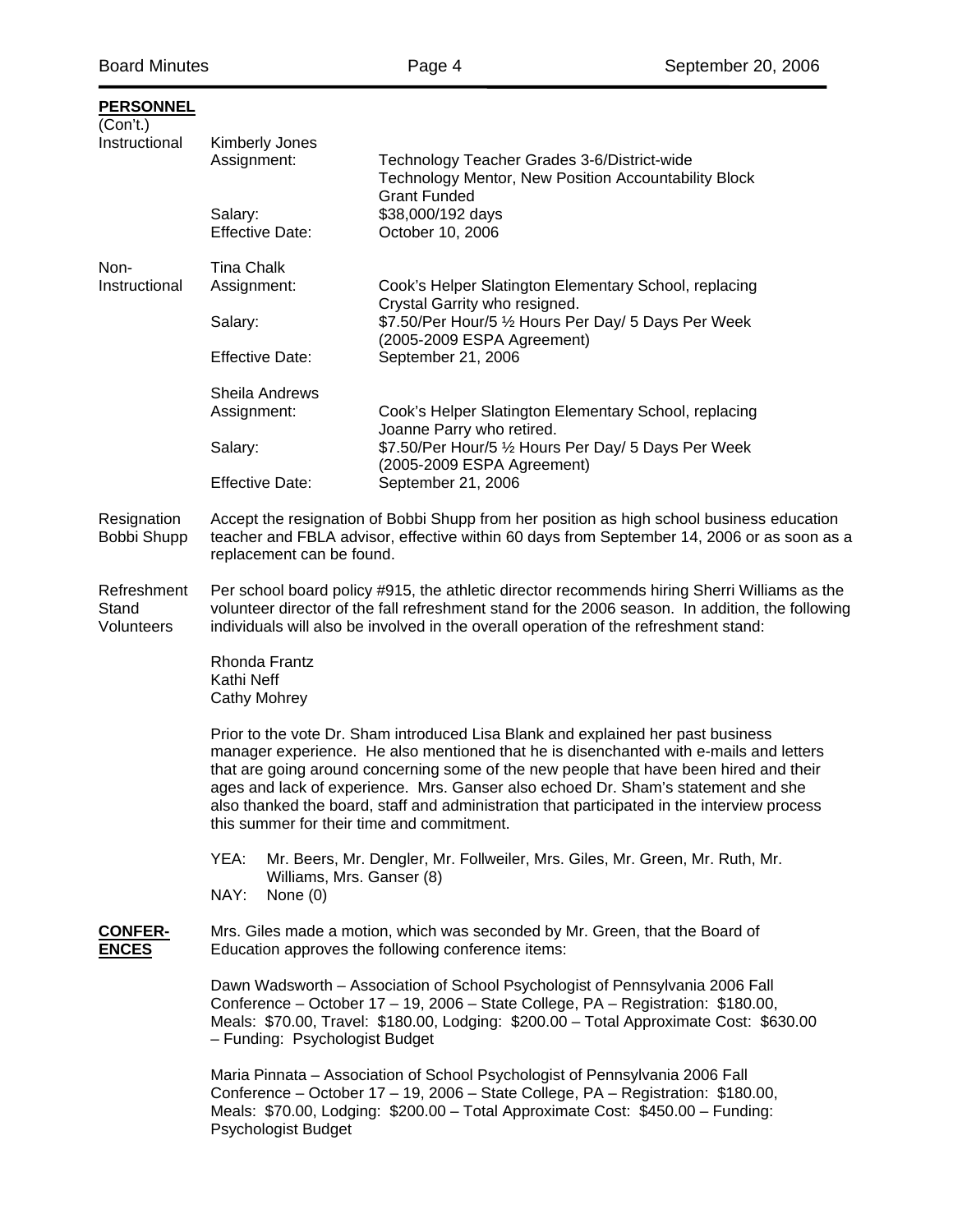| <b>CONFER-</b><br><b>ENCES</b><br>(Con't.) | David Humenik - National Council of Teachers of Mathematics Regional Conference and<br>Exposition - October 19 - 21, 2006 - Atlantic City, NJ - Registration: \$130.00, Meals:<br>\$50.00, Travel: \$115.00, Lodging: \$24.00 - Total Approximate Cost: \$319.00 -<br>Funding: Curriculum and Instruction Budget                                                |  |  |
|--------------------------------------------|-----------------------------------------------------------------------------------------------------------------------------------------------------------------------------------------------------------------------------------------------------------------------------------------------------------------------------------------------------------------|--|--|
|                                            | Andrea Madochick – School Nutrition Association of Pennsylvania Annual Conference –<br>October 16 - 19, 2006 - King of Prussia, PA - Registration: \$110.00, Meals: \$47.50,<br>Travel: \$65.00, Lodging: \$204.00 - Total Approximate Cost: \$426.50 - Funding:<br>Cafeteria Budget                                                                            |  |  |
|                                            | Laurie Newman-Mankos - Teacher Certification Update - Sponsored by PASBO -<br>September 27, 2006 - CLIU #21 Schnecksville, PA - Registration: \$150.00 - Funding:<br><b>IDEA Funding</b>                                                                                                                                                                        |  |  |
|                                            | Michele Lobien – Student Assistance Program Training – Sponsored by Project CARE –<br>October 2-4, 2006 - Wilkes Barre, PA - Registration & Meals: 375.00 - Travel: \$150.00 -<br>Total Approximate Cost: \$525.00 - Funding: Safe & Drug Free Schools Grant                                                                                                    |  |  |
|                                            | Lynne Fedorcha - Building and Sustaining Leadership: Experiencing High Quality<br>Professional Learning Everyday - Sponsored by Pennsylvania Staff Development Council<br>- October 18-19, 2006 - Harrisburg, PA - Registration: \$175.00, Travel: \$82.33, Lodging:<br>\$110.00, Total Approximate Cost: \$367.33 - Funding: Curriculum and Instruction Budget |  |  |
|                                            | YEA:<br>Mr. Beers, Mr. Dengler, Mr. Follweiler, Mrs. Giles, Mr. Green, Mr. Ruth, Mr.<br>Williams, Mrs. Ganser (8)<br>NAY:<br>None $(0)$                                                                                                                                                                                                                         |  |  |
| <b>POLICY</b>                              | Mr. Dengler made a motion, which was seconded by Mr. Beers, that the Board of<br>Education approves the following Policy items:                                                                                                                                                                                                                                 |  |  |
| Homebound<br>Instruction                   | It is recommended that the Board of Education grant homebound instruction for a $7th$<br>Grade Student, Student No.1290039, for five hours per week, effective September 5,<br>2006 and continuing until further notice.                                                                                                                                        |  |  |
|                                            | It is recommended that the Board of Education grant homebound instruction for a 12 <sup>th</sup><br>Grade Student, Student No.745000, for five hours per week, effective September 5, 2006<br>and continuing until December 5, 2006.                                                                                                                            |  |  |
|                                            | It is recommended that the Board of Education grant homebound instruction for a 12 <sup>th</sup><br>Grade Student, Student No.687700, for five hours per week, effective September 5,<br>2006 and continuing until December 22, 2006.                                                                                                                           |  |  |
| Non-<br><b>Resident</b><br><b>Students</b> | Approve the request of parents of two students, one in Peters Elementary and one in<br>Slatington Elementary schools, who are moving into the district on or before<br>September 28, 2006, to enroll in the Northern Lehigh School District to begin the<br>2006-2007 school year in accordance with school board policy #202.                                  |  |  |
| <b>Field Trip</b>                          | Anatomy Class/Biology II Class - Senior High School - Franklin Institute "The Darwin<br>Experience" - November 7, 2006 - Funded thorough High School Budget                                                                                                                                                                                                     |  |  |
|                                            | Biology I Class - Senior High School - Philadelphia Zoological Gardens - October 24, 2006<br>- Funded through High School Budget                                                                                                                                                                                                                                |  |  |
|                                            | YEA:<br>Mr. Beers, Mr. Dengler, Mr. Follweiler, Mrs. Giles, Mr. Green, Mr. Ruth, Mr.<br>Williams, Mrs. Ganser (8)                                                                                                                                                                                                                                               |  |  |
|                                            | NAY:<br>None $(0)$                                                                                                                                                                                                                                                                                                                                              |  |  |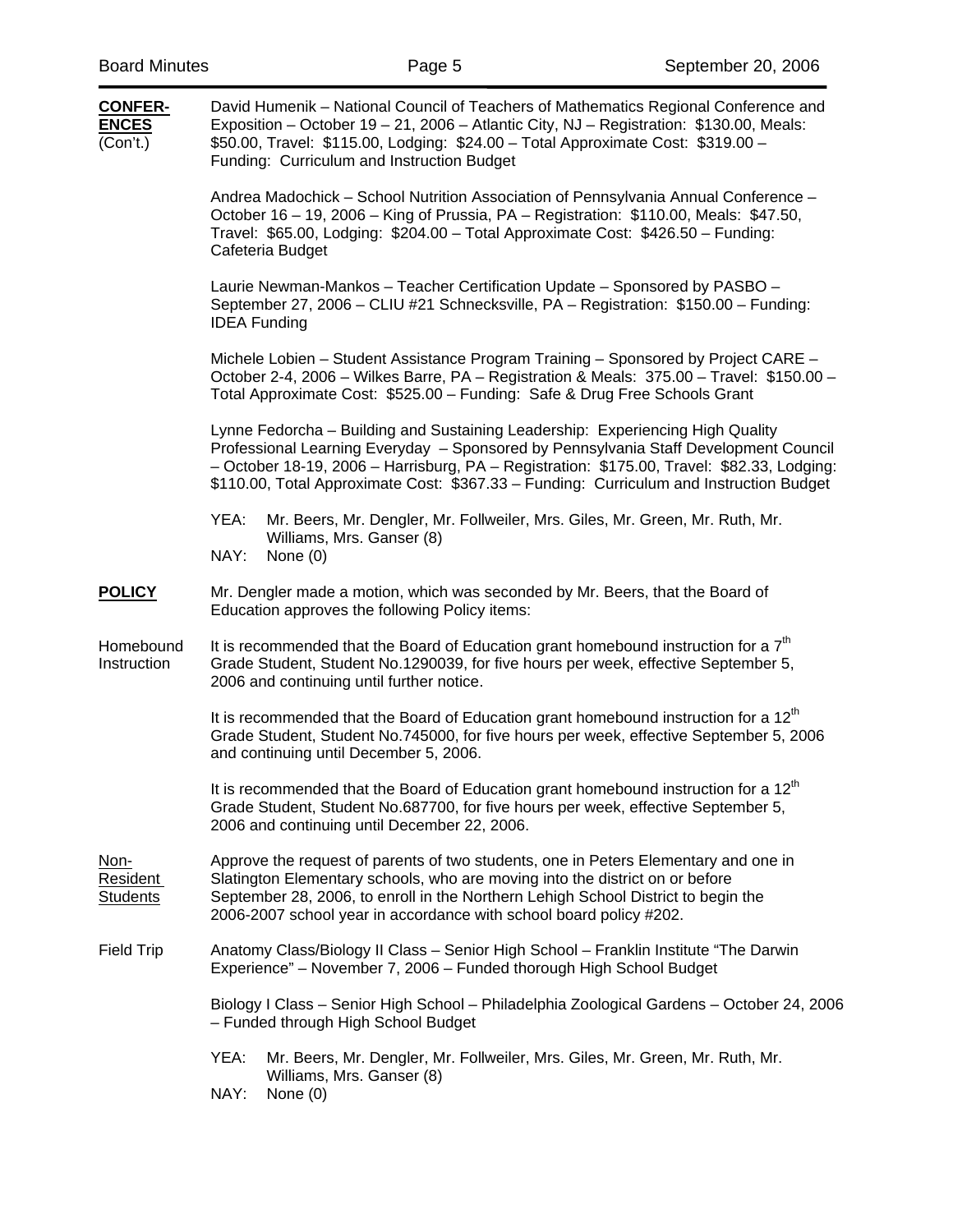| <b>CURRICU</b><br><b>LUM AND</b><br><b>INSTRUC-</b><br><b>TION</b> |                                                                                                                                                                                                                                                                       |  |  |  |
|--------------------------------------------------------------------|-----------------------------------------------------------------------------------------------------------------------------------------------------------------------------------------------------------------------------------------------------------------------|--|--|--|
| OLD<br><b>BUSINESS</b>                                             | Mr. Williams made a motion, which was seconded by Mr. Follweiler, that the Board of<br>Education approves the following Old Business item:                                                                                                                            |  |  |  |
|                                                                    | Approve the Northern Lehigh School District Goals and Action Plans for the 2006-2007<br>school year that were distributed at the September 5, 2006 board meeting. (see attached)                                                                                      |  |  |  |
|                                                                    | YEA:<br>Mr. Beers, Mr. Dengler, Mr. Follweiler, Mrs. Giles, Mr. Green, Mr. Ruth, Mr.<br>Williams, Mrs. Ganser (8)<br>NAY:<br>None $(0)$                                                                                                                               |  |  |  |
| <b>NEW</b><br><b>BUSINESS</b>                                      | Mr. Beers made a motion, which was seconded by Mr. Green, that the Board of<br>Education approves the following New Business item:                                                                                                                                    |  |  |  |
|                                                                    | Approve to move Barry Edwards, 2 <sup>nd</sup> shift custodian at Slatington Elementary, into a<br>temporary position as a maintenance man and bring Richard Sensinger, from the substitute<br>custodial list in to fill the vacancy left by the move of Mr. Edwards. |  |  |  |
|                                                                    | YEA:<br>Mr. Beers, Mr. Dengler, Mr. Follweiler, Mrs. Giles, Mr. Green, Mr. Ruth, Mr.<br>Williams, Mrs. Ganser (8)<br>NAY:<br>None (0)                                                                                                                                 |  |  |  |
|                                                                    | Mr. Green asked why there are no season passes for sports and asked to have<br>the athletic director look into that and report back to the board.                                                                                                                     |  |  |  |
|                                                                    | Mr. Follweiler reported that he did talk to the athletic director and that he is<br>looking into it.                                                                                                                                                                  |  |  |  |
| <b>FINANCIAL</b>                                                   | Mr. Beers made a motion, which was seconded by Mrs. Giles, that the Board of<br>Education approves the following Financial items:                                                                                                                                     |  |  |  |
| General<br><b>Fund Bills</b>                                       | Approve payment of General Fund bills for the months of August and September 2006.                                                                                                                                                                                    |  |  |  |
| Cafeteria<br><b>Fund Bills</b>                                     | Approve the Cafeteria Fund list of bills for the month of September 2006.                                                                                                                                                                                             |  |  |  |
| <b>NL Sports</b><br><b>Account Bills</b>                           | Approve the Northern Lehigh Sports Account list of bills for the month of August 2006.                                                                                                                                                                                |  |  |  |
| <b>NLHS Stdnt</b><br>Activity Acct.                                | Approve the Northern Lehigh High School Student Activities Account Fund Statement for the<br>month of August 2006.                                                                                                                                                    |  |  |  |
| <b>NLHS</b><br>Scholarship<br>Account                              | Approve the Northern Lehigh High School Scholarship Account Fund Statement for the month<br>of August 2006.                                                                                                                                                           |  |  |  |
| <b>NLMS Stdnt</b><br>Activity Acct.                                | Approve the Northern Lehigh Middle School Student Activities Account Fund Statement for<br>the month of August 2006.                                                                                                                                                  |  |  |  |
| Hutchinson,<br>Gillahan,<br>Freeh<br><b>AFR Report</b>             | Approve to enter into an agreement with Hutchinson, Gillahan & Freeh, P.C. to complete and<br>submit to the state the school district Annual Financial Report at a fee of \$750.00 as needed.                                                                         |  |  |  |